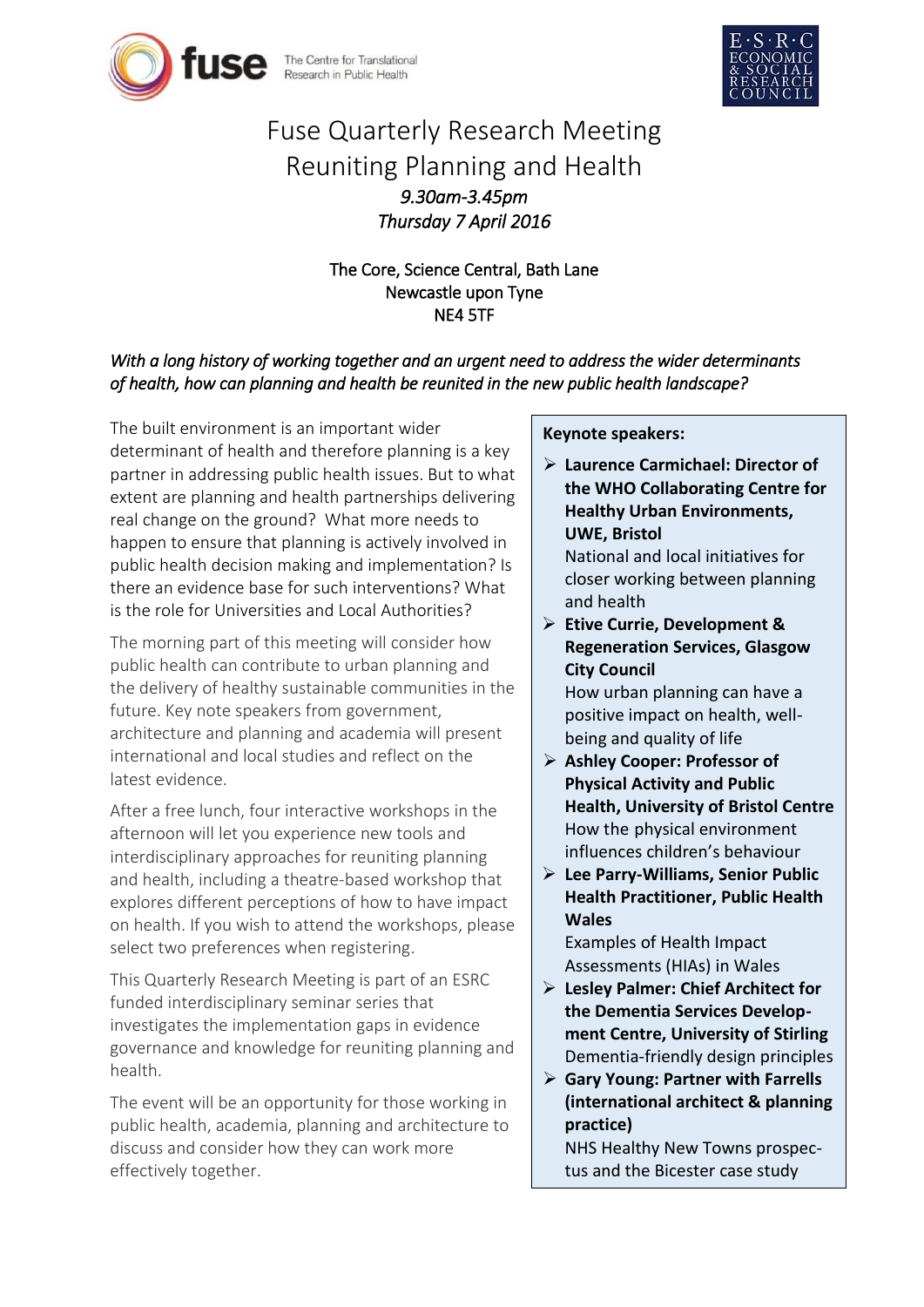



## **Programme for Fuse QRM, 7April: "Reuniting Planning and Health"**

**The Core, Science Central,** 

### Bath Lane Newcastle upon Tyne

NE4 5TF

| 9.30am  | <b>Registration/Arrival</b>                                                                                                                                                                                                                                         |
|---------|---------------------------------------------------------------------------------------------------------------------------------------------------------------------------------------------------------------------------------------------------------------------|
| 10.00am | <b>Chair's introduction, 5 minutes</b><br>Speaker: Dr. Tim Townshend, Newcastle University                                                                                                                                                                          |
| 10.05am | Speaker session 1, 20 minutes<br>Speaker 1: Laurence Carmichael, Director of the WHO Collaborating<br>$\bullet$<br>Centre for Healthy Urban Environments, UWE, Bristol<br>Title: 'National and local initiatives for closer working between planning and<br>health' |
| 10.25am | Speaker session 2, 20 minutes<br>Speaker 2: Etive Currie, Development & Regeneration Services, Glasgow<br><b>City Council</b><br>Title: 'How urban planning can have a positive impact on health, well-being and<br>quality of life'                                |
| 10.45am | Speaker session 3, 20 minutes<br>Speaker 3: Ashley Cooper, Professor of Physical Activity and Public<br><b>Health, University of Bristol Centre</b><br>Title: 'How the physical environment influences children's behaviour'                                        |
| 11.05am | <b>Questions and answers, 5 minutes</b>                                                                                                                                                                                                                             |
| 11.10am | <b>Coffee break</b>                                                                                                                                                                                                                                                 |
| 11.25am | Speaker session 4, 20 minutes<br>Speaker 3: Lee Parry-Williams, Senior Public Health Practitioner, Public<br><b>Health Wales</b><br>Title: 'Examples of Health Impact Assessments (HIAs) in Wales'                                                                  |
| 11.45am | Speaker session 5, 20 minutes<br>Speaker 5: Lesley Palmer: Chief Architect for the Dementia Services<br>$\bullet$<br><b>Development Centre, University of Stirling</b><br>Title: 'Dementia-friendly design principles'                                              |
| 12.05pm | Speaker session 6, 20 minutes<br>Speaker 6: Gary Young: Partner with Farrells (international architect &<br>planning practice)<br>Title: 'NHS Healthy New Towns prospectus and the Bicester case study'                                                             |
| 12.25pm | <b>Questions and answers, 5 minutes</b>                                                                                                                                                                                                                             |
| 12.30pm | Panel discussion with key note speakers                                                                                                                                                                                                                             |
| 12.45pm | Lunch break and networking opportunity                                                                                                                                                                                                                              |